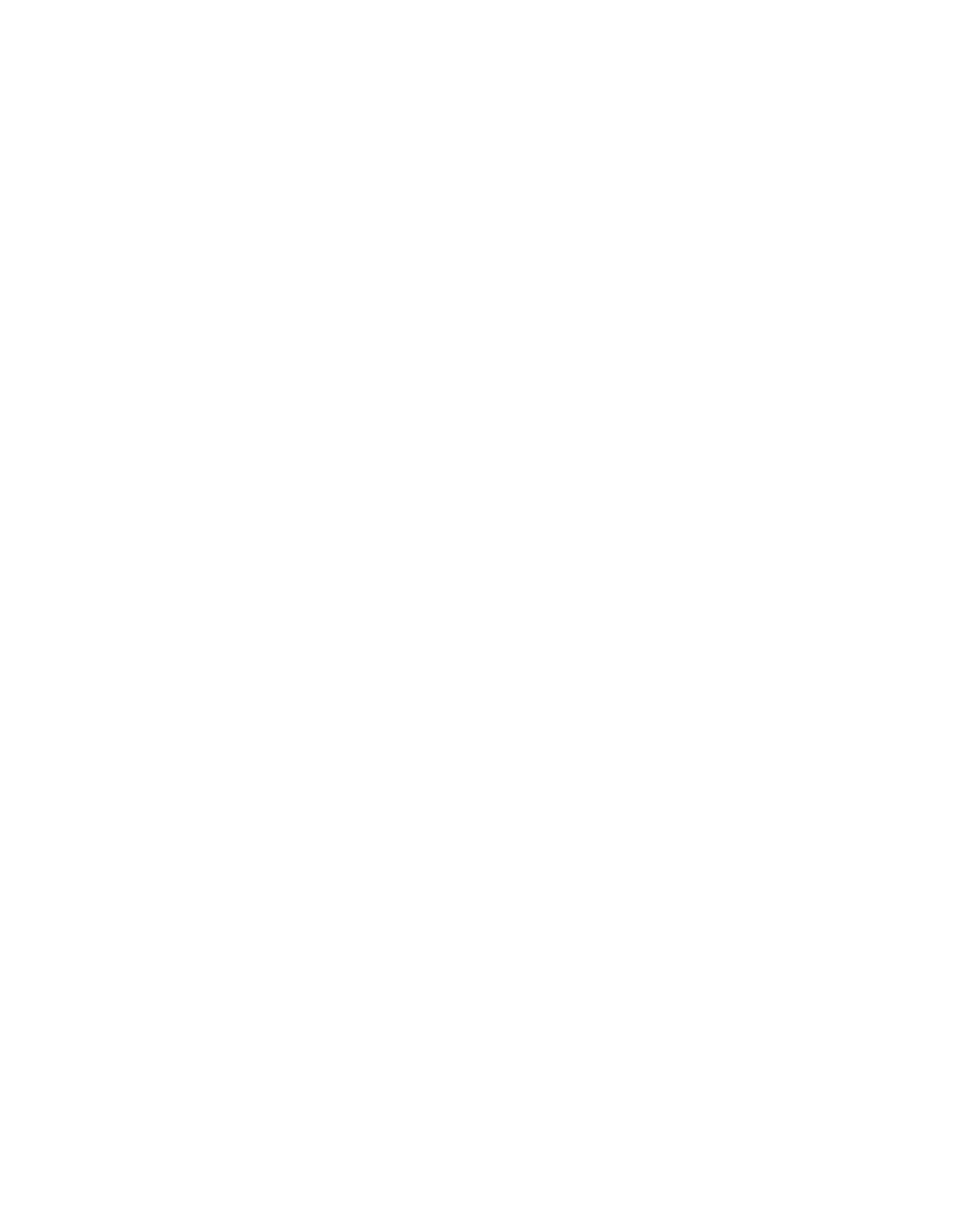

# **ISLAMORADA, VILLAGE OF ISLANDS REGULAR VILLAGE COUNCIL MEETING**

# **Founders Park Community Center 87000 Overseas Hwy Islamorada, FL 33036 March 28, 2013 5:30 PM**

# **I. CALL TO ORDER\ROLL CALL**

# **II. PLEDGE OF ALLEGIANCE**

# **III. PRESENTATIONS AND ANNOUNCEMENTS**

- **A.** Proclamation Child Abuse Prevention Month – April 2013
- **B.** Proclamation Water Conservation Month – April 2013

### **IV. PUBLIC COMMENT**

### **V. AGENDA: Request for Deletion / Emergency Additions**

### **VI. CITIZENS' ADVISORY COMMITTEE UPDATES**

- **A.** Workforce Affordable Housing Citizens' Advisory Committee Chairperson Barry Wray
- **B.** Water Quality Improvement Citizens' Advisory Committee Chairperson David Makepeace

### **VII. VILLAGE MANAGER REPORTS AND UPDATES**

### **VIII. CONSENT AGENDA**

(All items on the Consent Agenda are considered routine by the Village Council and will be approved by one motion. There will be no separate discussion of these items unless a Councilmember so requests, in which event, the item will be moved to the Main Agenda.)

**A.** Minutes: **TAB 1**

February 11, 2013 Village Council Joint Workshop with the Local Planning Agency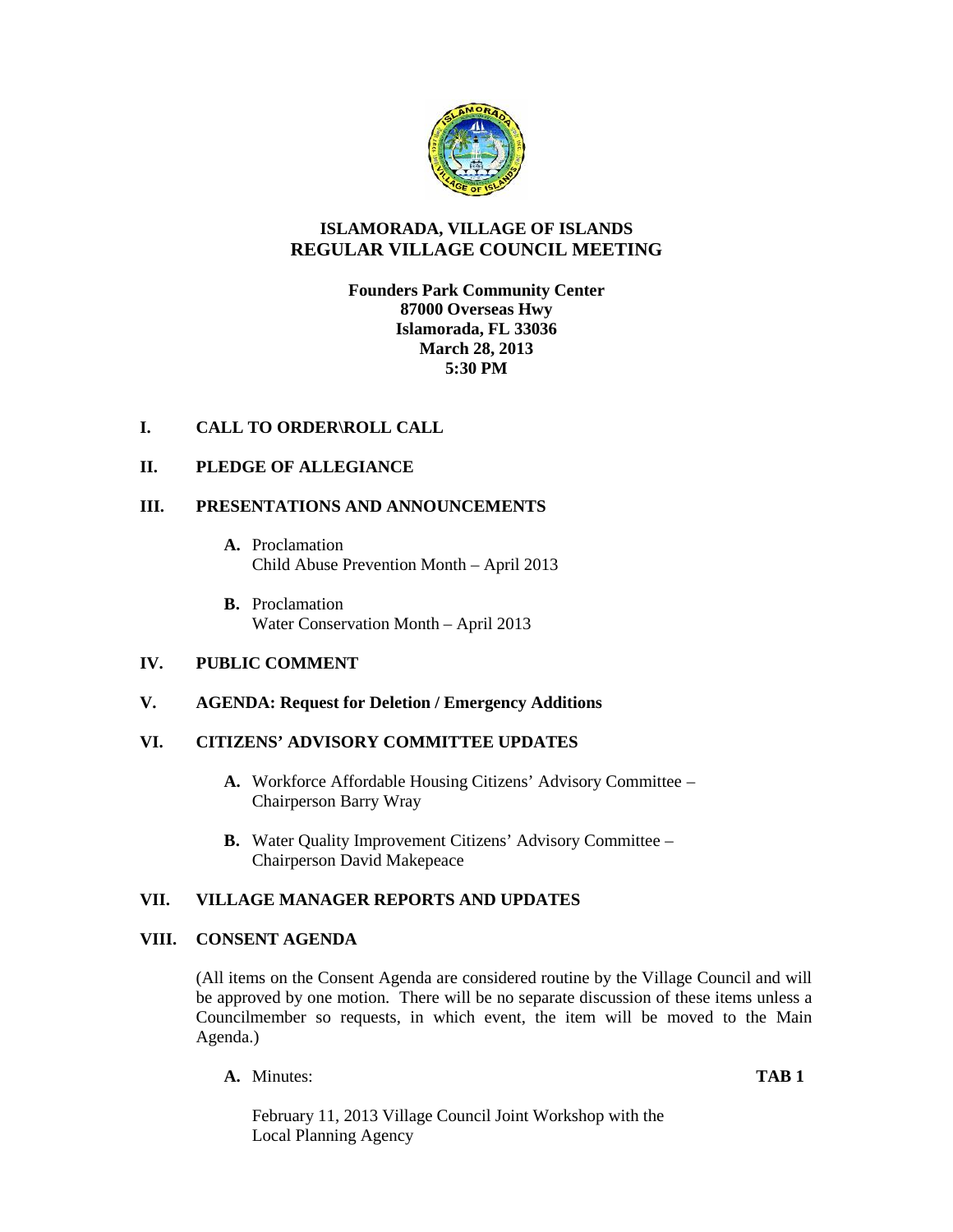February 28, 2013 Regular Village Council Meeting Executive Session (Case No. 10-CA-334-P)

February 28, 2013 Regular Village Council Meeting

#### **IX. ORDINANCES**

**A.** First Reading – Comprehensive Plan Text Amendment Regarding **TAB 2** Proportionate Share Mitigation for Transportation Concurrency

**AN ORDINANCE OF ISLAMORADA, VILLAGE OF ISLANDS, FLORIDA, AMENDING THE COMPREHENSIVE PLAN BY MODIFYING PROVISIONS TO THE CAPITAL IMPROVEMENTS ELEMENT; PROVIDING FOR THE TRANSMITTAL OF THIS ORDINANCE TO THE FLORIDA DEPARTMENT OF ECONOMIC OPPORTUNITY; PROVIDING FOR SEVERABILITY; AND PROVIDING FOR AN EFFECTIVE DATE UPON APPROVAL OF THIS ORDINANCE BY THE FLORIDA DEPARTMENT OF ECONOMIC OPPORTUNITY**

**B.** First Reading – Land Development Regulations Text Amendment **TAB 3** Regarding Proportionate Share Mitigation for Transportation **Concurrency** 

**AN ORDINANCE OF ISLAMORADA, VILLAGE OF ISLANDS, FLORIDA, AMENDING CHAPTER 30 "LAND DEVELOPMENT REGULATIONS," ARTICLE IV "ADMINISTRATIVE PROCEDURES," DIVISION 5 "CONCURRENCY MANAGEMENT SYSTEM" OF THE CODE OF ORDINANCES; PROVIDING FOR SEVERABILITY; PROVIDING FOR THE REPEAL OF ALL CODE PROVISIONS AND ORDINANCES INCONSISTENT WITH THIS ORDINANCE; PROVIDING FOR INCLUSION IN THE CODE; PROVIDING FOR THE TRANSMITTAL OF THIS ORDINANCE TO THE FLORIDA DEPARTMENT OF ECONOMIC OPPORTUNITY; AND PROVIDING FOR AN EFFECTIVE DATE UPON APPROVAL OF THIS ORDINANCE BY THE FLORIDA DEPARTMENT OF ECONOMIC OPPORTUNITY**

**C.** Second Reading – Proposed Amendment to Noise Ordinance **TAB 4**

**AN ORDINANCE OF ISLAMORADA, VILLAGE OF ISLANDS, FLORIDA, AMENDING ARTICLE III "NOISE" OF CHAPTER 18 "ENVIRONMENT" OF THE VILLAGE CODE; PROVIDING FOR SEVERABILITY; PROVIDING FOR THE REPEAL OF ALL CONFLICTING CODE PROVISIONS AND ORDINANCES INCONSISTENT WITH THE PROVISIONS OF THIS ORDINANCE; PROVIDING FOR INCLUSION IN THE VILLAGE CODE; AND PROVIDING FOR AN EFFECTIVE DATE**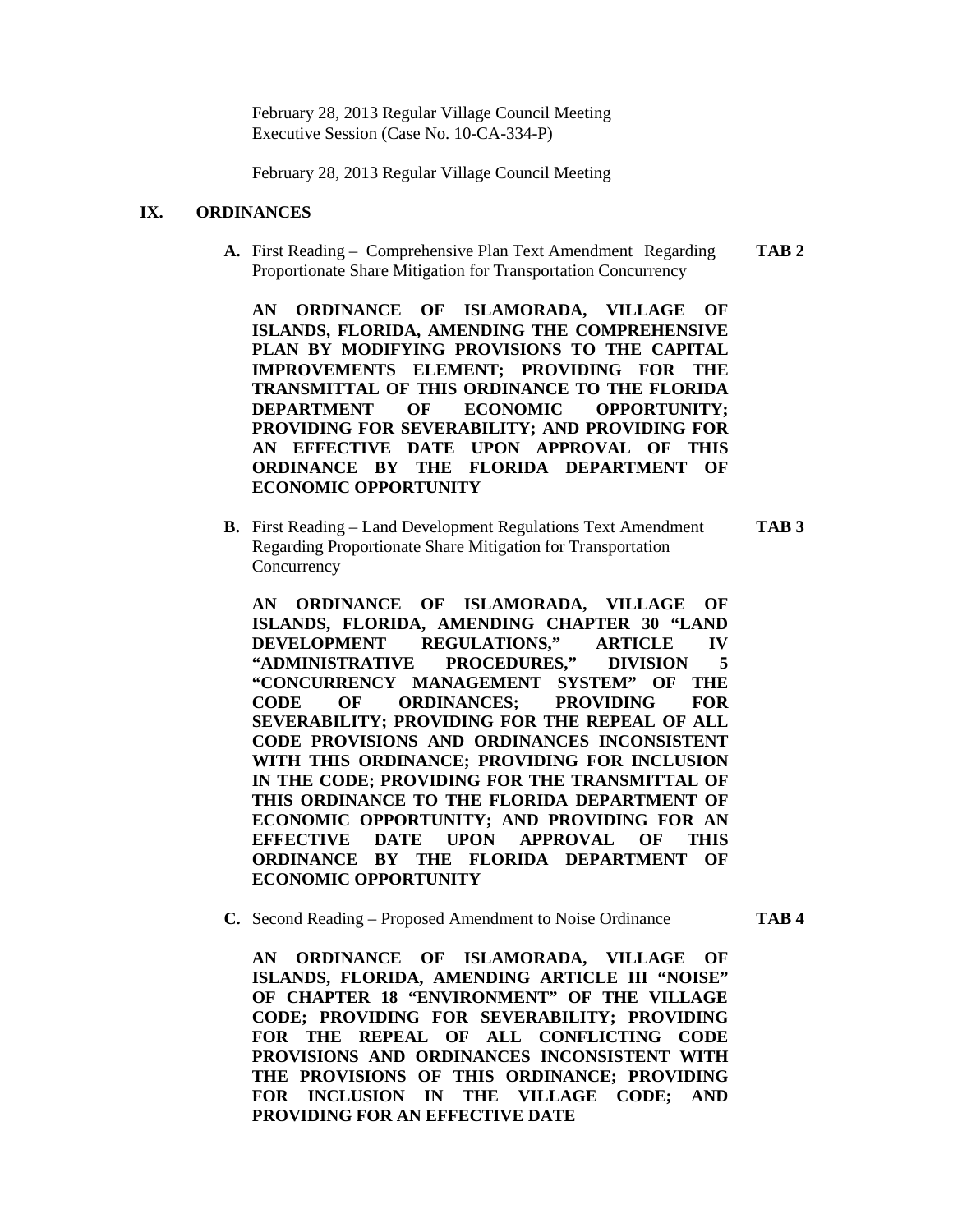**D.** Second Reading – Amendment to Floodplain Management **TAB 5** Standards Ordinance

**AN ORDINANCE OF ISLAMORADA, VILLAGE OF ISLANDS, FLORIDA, AMENDING CHAPTER 6 "BUILDINGS AND BUILDING REGULATIONS," ARTICLE III "FLOODPLAIN MANAGEMENT STANDARDS" OF THE CODE OF ORDINANCES TO PROVIDE FOR UPDATES AND CHANGES CONSISTENT WITH FEDERAL EMERGENCY MANAGEMENT AGENCY REQUIREMENTS AND STANDARDS; PROVIDING FOR REPEAL OF CONFLICTING PROVISIONS; PROVIDING FOR SEVERABILITY; PROVIDING FOR INCLUSION IN THE CODE; PROVIDING FOR TRANSMITTAL TO THE FLORIDA DEPARTMENT OF ECONOMIC OPPORTUNITY; AND PROVIDING FOR AN EFFECTIVE DATE**

#### **X. QUASI-JUDICIAL**

#### **XI. RESOLUTIONS**

**A.** Resolution Approving Operating Agreement with Green Turtle Island **TAB 6** School, Inc. for Green Turtle Hammock Park

**A RESOLUTION OF THE VILLAGE COUNCIL OF ISLAMORADA, VILLAGE OF ISLANDS, FLORIDA APPROVING THE AGREEMENT BETWEEN GREEN TURTLE ISLAND SCHOOL, INC. AND ISLAMORADA, VILLAGE OF ISLANDS TO PROVIDE OPERATIONS, DEVELOPEMENT AND MAINTENANCE OF GREEN TURTLE HAMMOCK PARK; AUTHORIZING VILLAGE OFFICIALS TO IMPLEMENT THE TERMS AND CONDITIONS OF THE AGREEMENT; AUTHORIZING THE VILLAGE MANAGER TO EXPEND BUDGETED FUNDS; AUTHORIZING THE VILLAGE MANAGER TO EXECUTE THE AGREEMENT; AND PROVIDING FOR AN EFFECTIVE DATE**

**B.** Resolution Approving Amendment #1 to State Revolving Fund Loan **TAB 7** Agreement # WW882020

**A RESOLUTION OF THE VILLAGE COUNCIL OF ISLAMORADA, VILLAGE OF ISLANDS, FLORIDA, RELATING TO THE STATE REVOLVING FUND LOAN PROGRAM PROJECT NUMBER WW882020; APPROVING AMENDMENT #1 TO THE LOAN AGREEMENT BETWEEN THE VILLAGE AND THE STATE OF FLORIDA, DEPARTMENT OF ENVIRONMENTAL PROTECTION; ESTABLISHING PLEDGED REVENUES; DESIGNATING AUTHORIZED REPRESENTATIVES; PROVIDING FOR EXECUTION; PROVIDING AUTHORITY; PROVIDING FOR ISSUANCE FEES AND TRANSACTION COSTS; AND PROVIDING FOR AN EFFECTIVE DATE**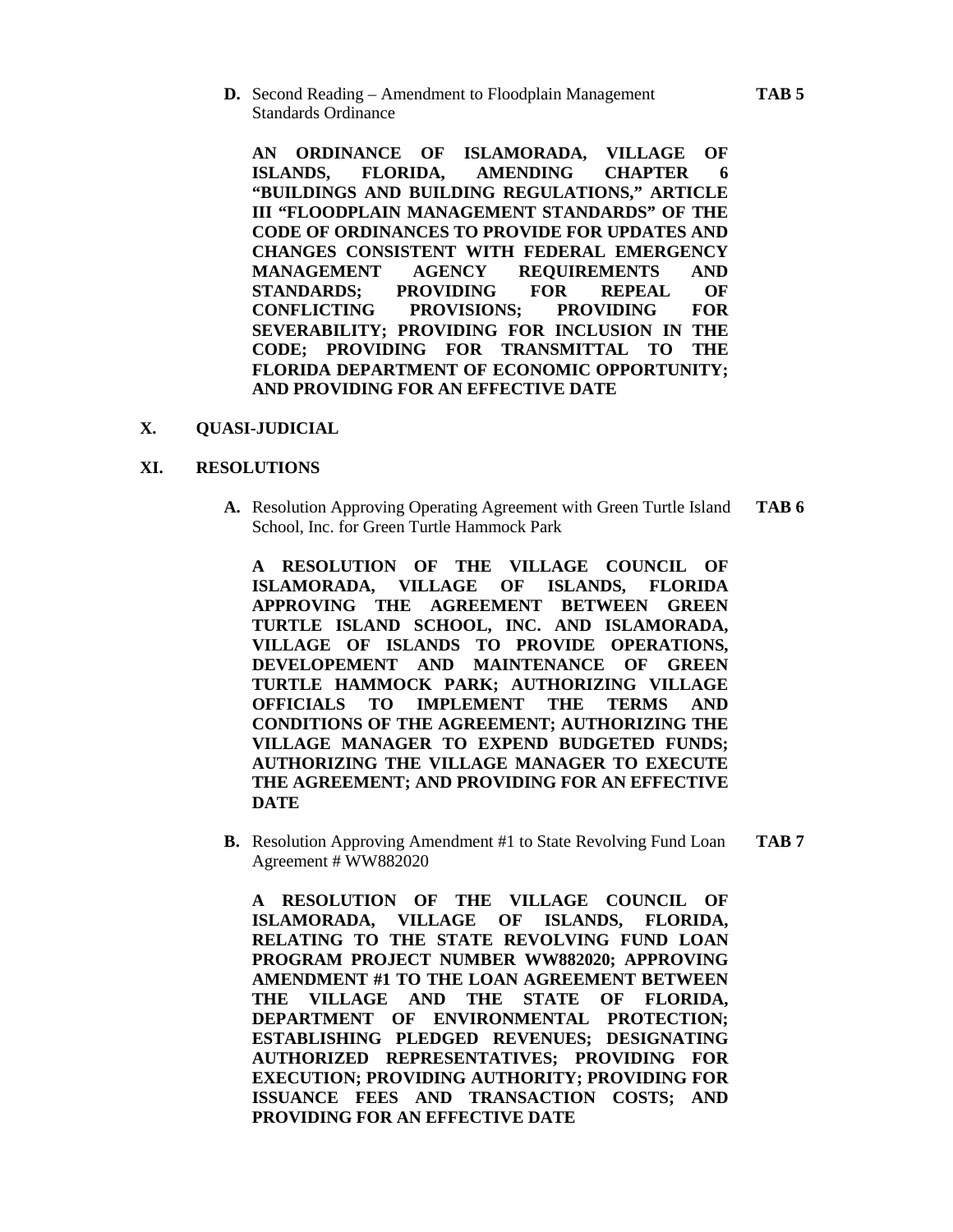**C.** Proposed Resolution Adopting a Sewer Connection Subsidy **TAB 8** Program for Deed-Restricted Affordable Residential Dwelling Units

**A RESOLUTION OF THE VILLAGE COUNCIL OF ISLAMORADA, VILLAGE OF ISLANDS, FLORIDA, APPROVING A SEWER CONNECTION SUBSIDY PROGRAM FOR DEED-RESTRICTED AFFORDABLE RESIDENTIAL DWELLING UNITS; AUTHORIZING VILLAGE OFFICIALS TO IMPLEMENT THE TERMS AND CONDITIONS OF THE PROGRAM; AUTHORIZING THE VILLAGE MANAGER TO EXPEND BUDGETED FUNDS AND USE COMMITTED FUND BALANCE; AND PROVIDING FOR AN EFFECTIVE DATE**

**D.** Resolution Approving Risk Management and Insurance Consulting **TAB 9** Services Engagement Letter and Increase to Not-to-Exceed Amount

**A RESOLUTION OF THE VILLAGE COUNCIL OF ISLAMORADA, VILLAGE OF ISLANDS, FLORIDA APPROVING MODIFICATION OF THE ENGAGEMENT LETTER BETWEEN SIVER INSURANCE CONSULTANTS AND ISLAMORADA, VILLAGE OF ISLANDS TO PROVIDE RISK MANAGEMENT AND INSURANCE CONSULTING SERVICES; APPROVING A WAIVER OF COMPETITIVE BIDDING; AUTHORIZING VILLAGE OFFICIALS TO IMPLEMENT THE TERMS AND CONDITIONS OF THE ENGAGEMENT LETTER; AUTHORIZING THE VILLAGE MANAGER TO EXPEND BUDGETED FUNDS; AUTHORIZING THE VILLAGE MANAGER TO EXECUTE THE MODIFICATION; AND PROVIDING FOR AN EFFECTIVE DATE**

**E.** Resolution – Approval of the Residential Building Permit Allocation **TAB 10** System Ranking and Awards: Quarter 1 of 2013

**A RESOLUTION OF THE VILLAGE COUNCIL OF ISLAMORADA, VILLAGE OF ISLANDS, FLORIDA, APPROVING THE RESIDENTIAL BUILDING PERMIT ALLOCATION RANKINGS AND AWARDING RESIDENTIAL BUILDING PERMIT ALLOCATIONS FOR QUARTER 1 OF 2013 OF THE BUILDING PERMIT ALLOCATION SYSTEM; AND PROVIDING FOR AN EFFECTIVE DATE**

#### **XII. MOTIONS**

**A.** Staff Pay Adjustments – Councilwoman Gillis / Councilman Purdo

#### **XIII. WASTEWATER MATTERS**

- **A.** Wastewater Project Update
- **B.** Monthly Project Report for the Period 01/28/13 thru 02/24/13 **TAB 11**